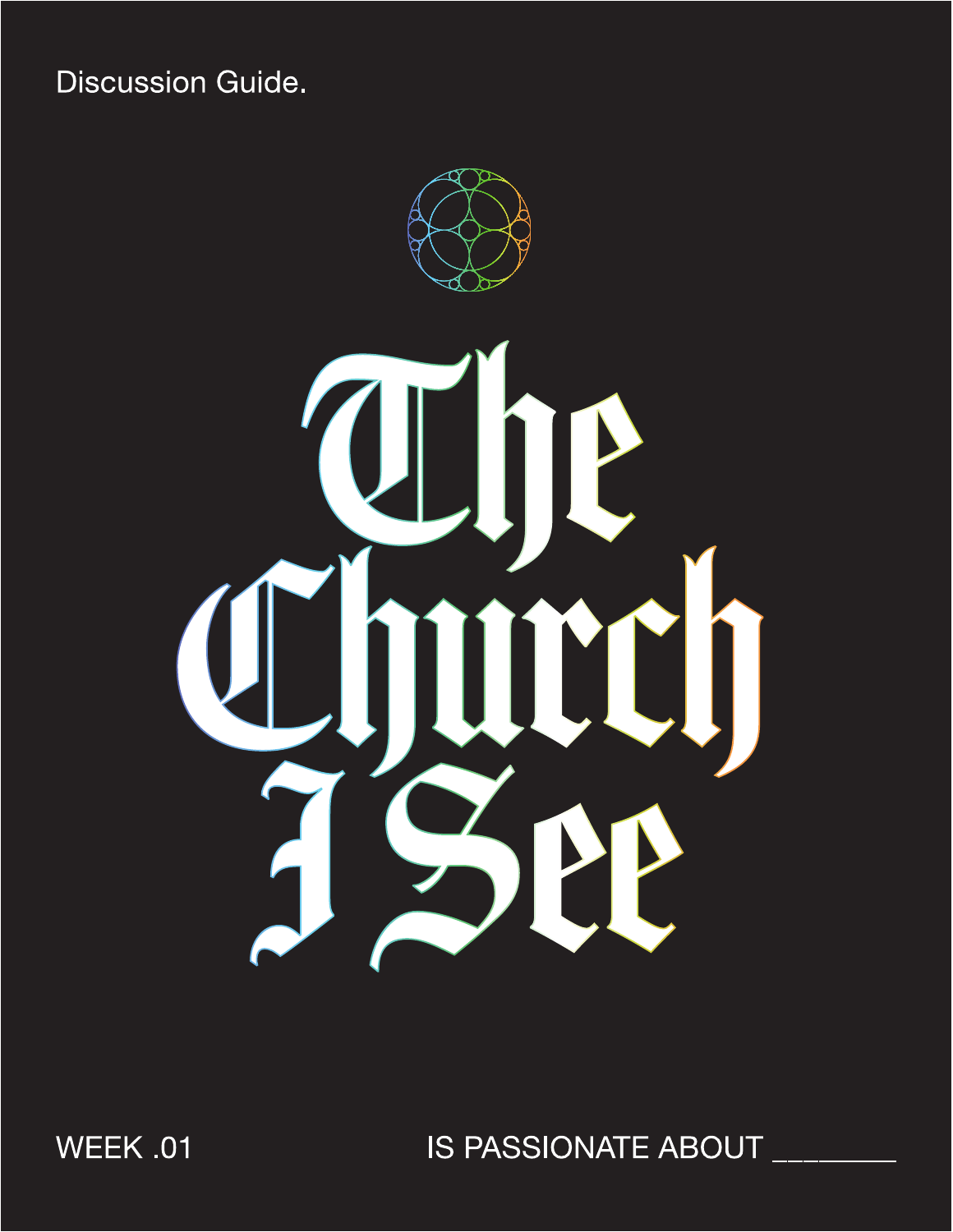



**Matthew 25:14-16**

"Again, it will be like a man going on a journey, who called his servants and entrusted his wealth to them. 15 To one he gave five bags of gold, to another two bags, and to another one bag,[a] each according to his ability. Then he went on his journey. 16 The man who had received five bags of gold went at once and put his money to work and gained five bags more. 17 So also, the one with two bags of gold gained two more. 18 But the man who had received one bag went off, dug a hole in the ground and hid his master's money. 19 "After a long time the master of those servants returned and settled accounts with them. 20 The man who had received five bags of gold brought the other five. 'Master,' he said, 'you entrusted me with five bags of gold. See, I have gained five more.' 21 "His master replied, 'Well done, good and faithful servant! You have been faithful with a few things; I will put you in charge of many things. Come and share your master's happiness!' 22 "The man with two bags of gold also came. 'Master,' he said, 'you entrusted me with two bags of gold; see, I have gained two more.' 23 "His master

replied, 'Well done, good and faithful servant! You have been faithful with a few things; I will put you in charge of many things. Come and share your master's happiness!' 24 "Then the man who had received one bag of gold came. 'Master,' he said, 'I knew that you are a hard man, harvesting where you have not sown and gathering where you have not scattered seed. 25 So I was afraid and went out and hid your gold in the ground. See, here is what belongs to you.' 26 "His master replied, 'You wicked, lazy servant! So you knew that I harvest where I have not sown and gather where I have not scattered seed? 27 Well then, you should have put my money on deposit with the bankers, so that when I returned I would have received it back with interest.."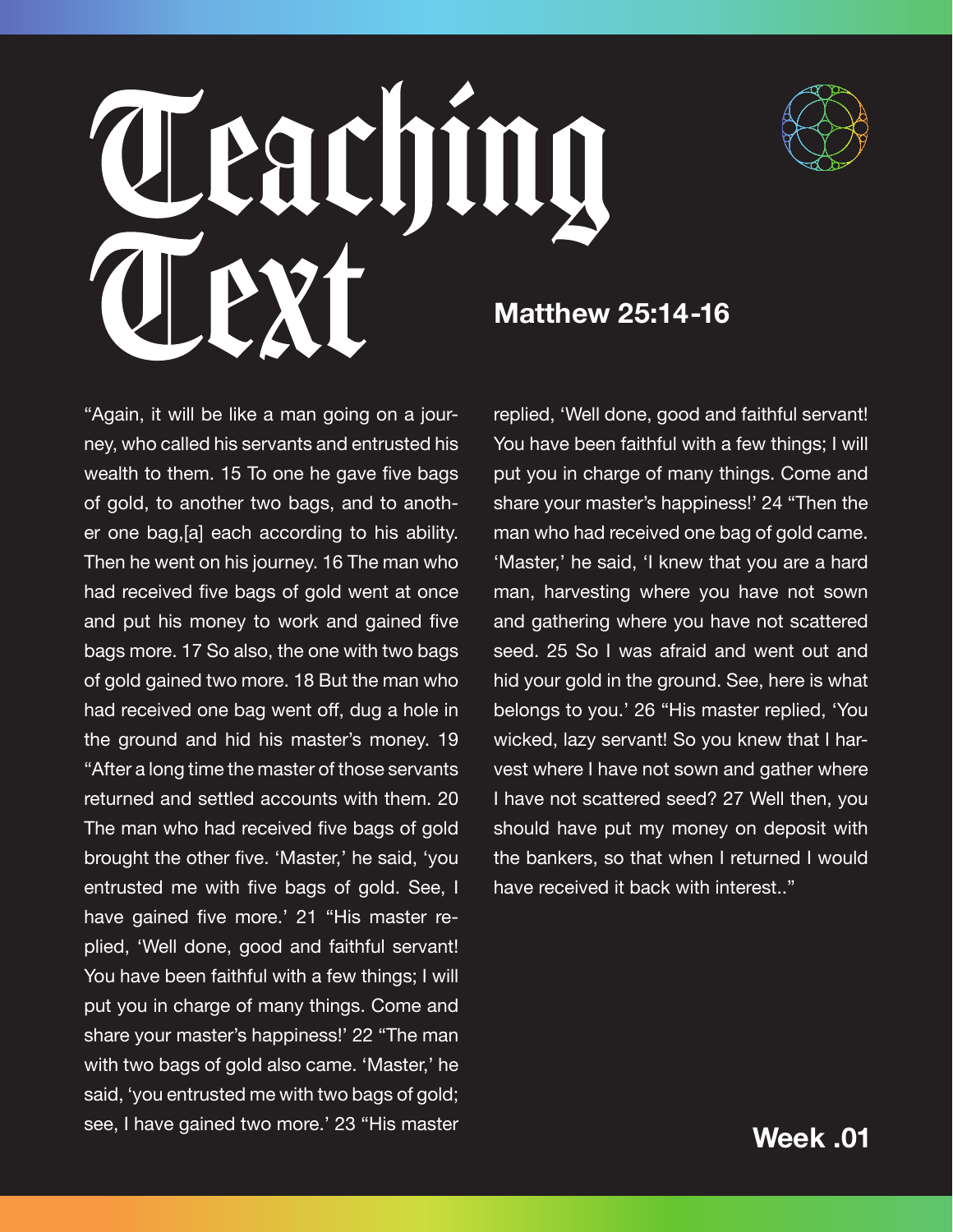# Recap

This week, Banning Liebscher launches a teaching series called "**The Church I See**". We, the church, are called to advance the Kingdom and we can only accomplish that by walking in the apostolic and prophetic gifting through teaching, equipping and engaging the church family. Carrying the apostolic and prophetic means that we know whose we are and where we are going! Watch as Banning kicks off the series by reminding us of our path collectively, as the church, and what that means for you personally.

This series lays the foundation and examines what Jesus is doing in our church. It is important to understand the apostolic ministry for two reasons:

 $\mathbf 1$ . Jesus gave us the five fold ministry to strengthen us and enrich our spiritual life.

 $2.$  Jesus is building His church, He is the chief cornerstone, but the apostolic and prophetic ministry are at the foundation.

(Reference) **Ephesians 2:19-22** – "Now, therefore, you are no longer strangers and foreigners, but fellow citizens with the saints and members of the household of God, having been built on the foundation of the apostles and prophets, Jesus Christ Himself being the chief cornerstone, in whom the whole building, being fitted together, grows into a holy temple in the Lord, in whom you also are being built together for a dwelling place of God in the Spirit."

An apostolic mindset understands what to build and where to go. When you remove the apostolic and the prophetic from the Five Fold Ministry, the church does not know where to go. The Five Fold Ministry working together is the true representation of Jesus. When the apostolic is leading, the purpose of the church remains clear: the purpose of the church is to advance the Kingdom.

One of the manifestations of the apostolic ministry is the raising up and development of leaders. Our passion and mandate is to raise up leaders to advance the Kingdom. We all lead regardless of where God has us (Uber driver, stay-at-home mom,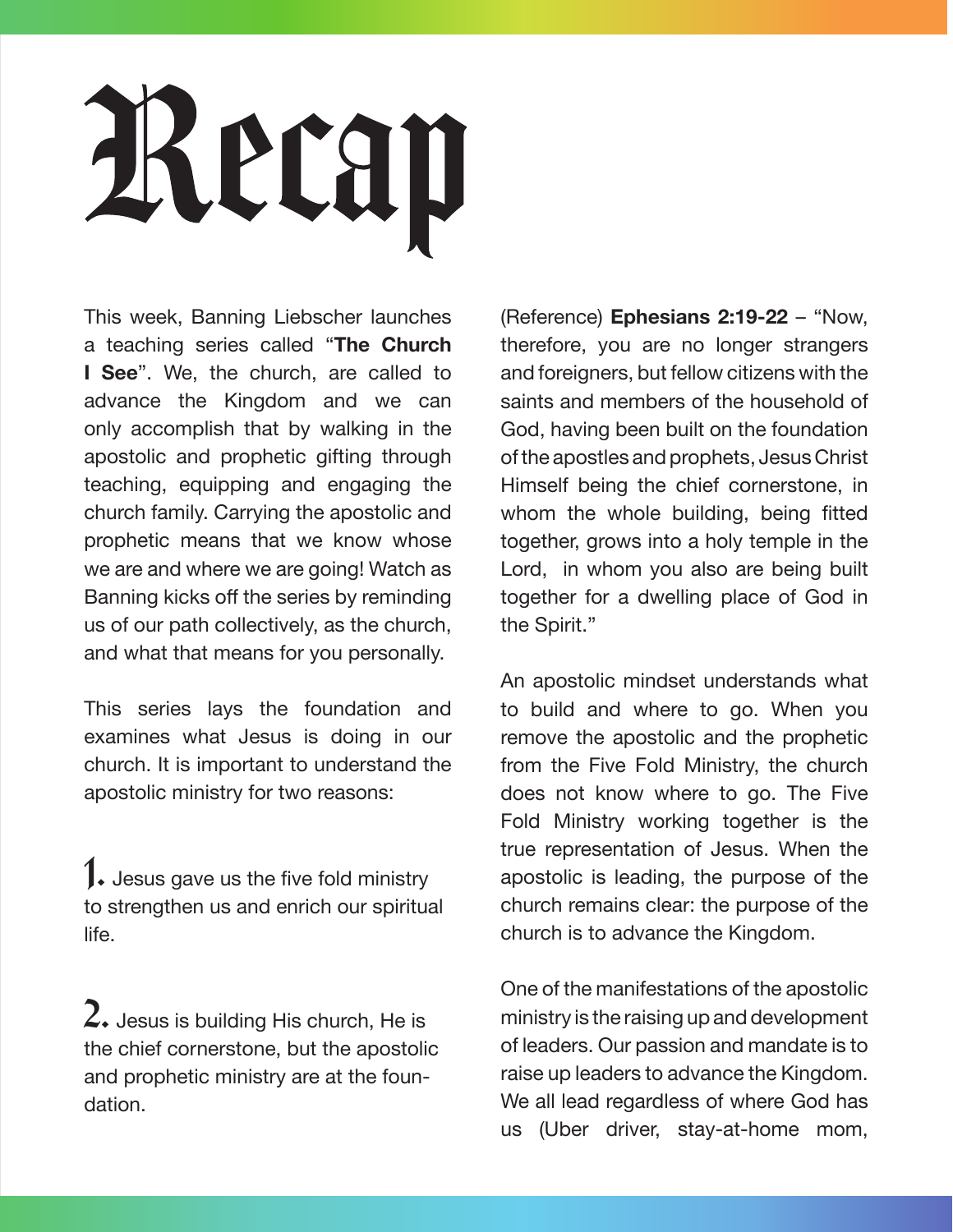teacher, police officer, etc.). John Maxwell defines leadership as: "influence, nothing more nothing less". Everyone is called to lead but not everyone engages that call.

Leaders live different lives because they live with a sense of ownership. We all are called to live with a sense of ownership in two specific areas:

### 1. YOUR CITY

### 2. WHAT GOD HAS GIVEN YOU

We are all put on this earth to bring glory to God and advance His Kingdom. We do that by using what God has given us. We must ask ourselves "what am I doing with what God has given me?". Leadership at its core is taking ownership and responsibility of what God has gifted you. The greatest thing we can do is to use the gifts we have been given.

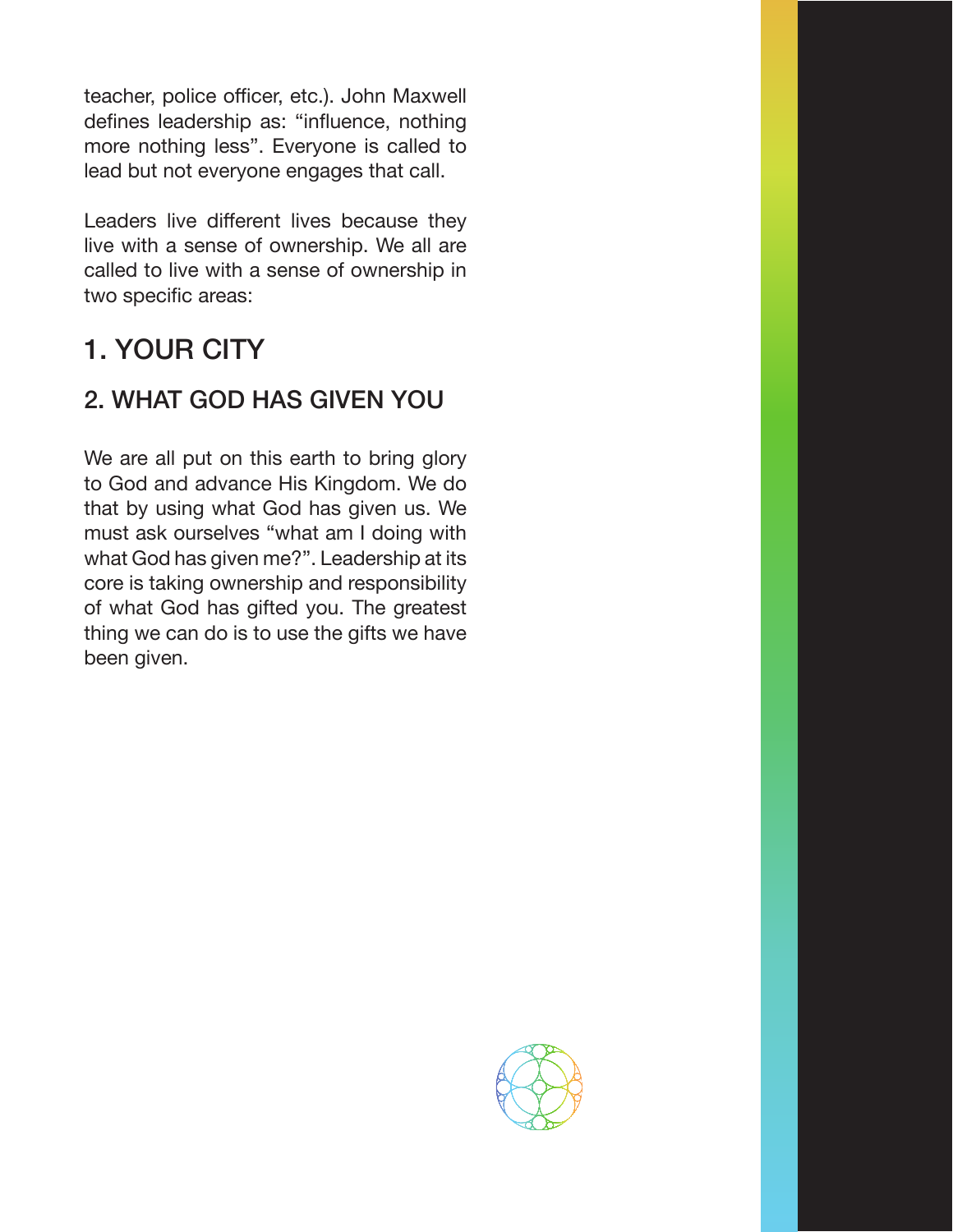## Discussion Guide **EMOTIONAL HEALTH CHECK IN**

Take a few minutes to do an emotional health check in with your Community, creating space for each person to answer the question below:

What are three words you would use to describe the current season you are in?

If the need arises, spend a few minutes praying for one another, asking God to meet needs and help each person carry what feels heavy right now.

### **ENGAGE**

1. When you look back on your own life, what sort of feelings arise when you think of the church and its role in your life?

2. Are the terms "apostolic and prophetic" new to you or are these concepts you have encountered previously?

3. When you think of a "leader" what comes to mind? Do you view yourself as a "leader"? Why or why not?

4. What specific gifts have you been given? Are you using your gifts to their

#### full potential? **ENCOUNTER**

Spend a few minutes in stillness and quiet (you may want to play soaking music) in your group and ask Holy Spirit the following question:

How is God using my life to advance His Kingdom? What specific leadership role do I have to play in the building of His church?

If time permits, allow those who want to, share what God spoke to them during the Encounter time.

### **EQUIP**

As a group, think of specific ways in which you would like to be equipped, challenged and strengthened in the area of leadership. Spend some time praying into these areas. Throughout the week, journal or take practical steps to carry out some of the areas shared. For example, if you would like to grow in communication, commit to having an honest and vulnerable conversation with someone.